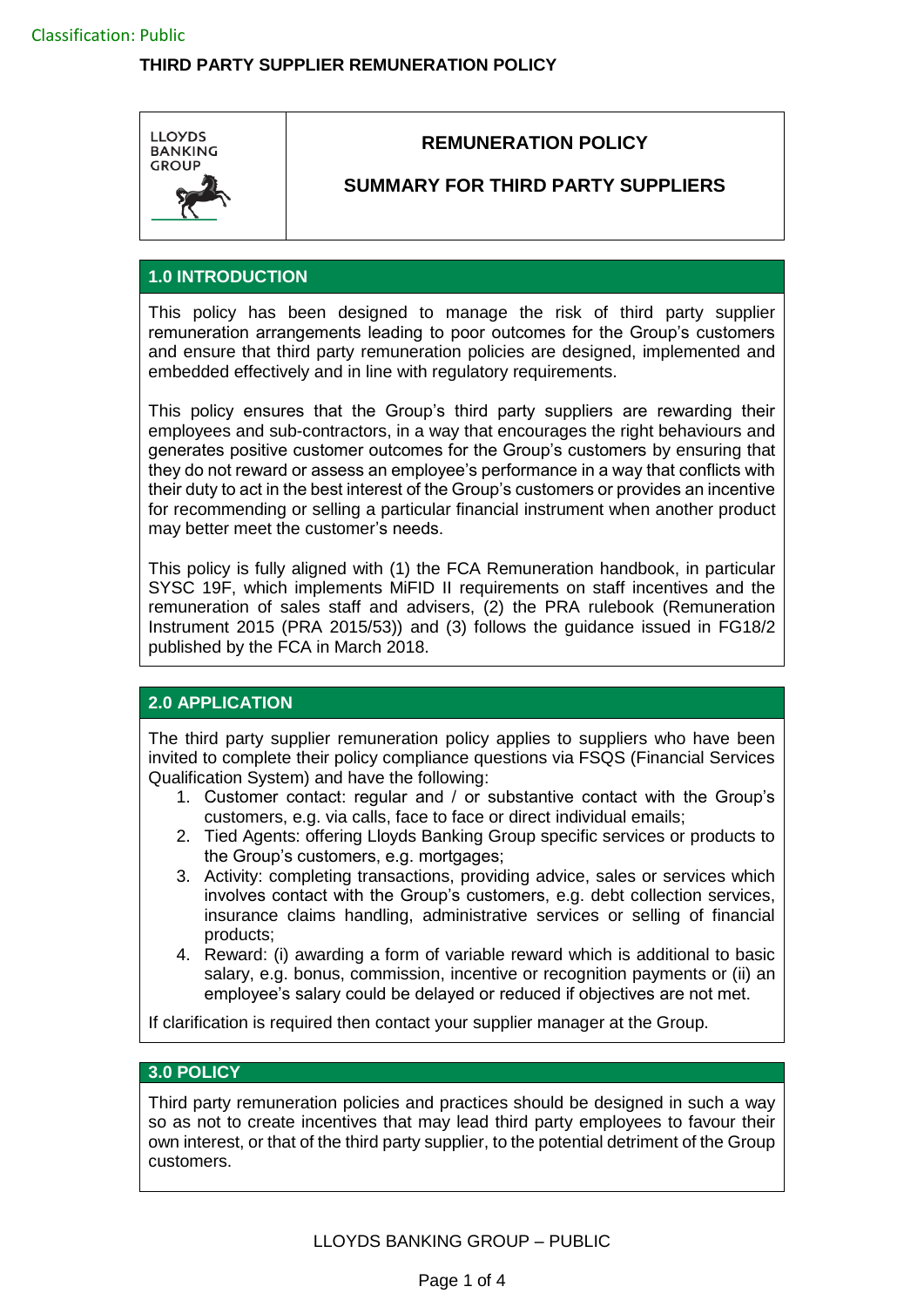Suppliers may operate several variable reward plans to differentiate between different roles or teams. The Group expect suppliers to operate in line with the following best practice, determined by the Group's own risk appetite and guidance issued by the Financial Conduct Authority.

### **Pay/Plan Structure**

- Avoid plans that reward 'managers' in direct relation to the performance of their team: this will avoid undue pressure being placed on colleagues to deliver results as opposed to treating customers fairly and appropriately
- Avoid an inappropriate award: ideally, employees should receive at least 70% of their total remuneration in salary or other fixed remuneration, and 30% or less in variable reward. Deviation from that should only occur for exceptional performers, or where market norms clearly demonstrate a different approach is required
- Avoid cliff-edge payments: awards should be achievable below 100% of the objective level, to avoid a 'race for the line' which might see service quality sacrificed as an employee aims to achieve their award

### **Performance Metrics**

- Avoid an inappropriate mix of objectives: employees should perform against a blended mix of objectives. In particular, avoid a reliance on volume metrics (e.g. number of products sold, calls handled and cases administered), and include a range of service quality objectives (e.g. call monitoring, cancellation rates and customer feedback)
- Risk factors: ensure risk factors are considered when an award is determined, e.g. complaints, customer service levels or not following due process

#### **Management Information**

 Scrutinise regular MI: track performance and spend to ensure the plan is awarding as expected. Assess regular (or significant) under and over performers to ensure positive customer outcome is maintained, e.g. under performers are recognised and provided additional support or high performers are genuine

#### **Business Quality Monitoring**

 Ensure a customer focus: should encourage employees to deliver great customer service and advocacy

#### **Deferral / Claw back**

- Ensure deferral or claw back arrangements are linked to appropriate measures and are carefully monitored.
- Avoid inappropriate salary adjustments: an employee's salary should not be delayed or reduced if objectives are not met. Similarly, employees should not receive substantive salary rises (outside of, for example, promotion) for meeting their objectives

#### **Other**

 Comply with the Real Living Wage (Living Wage Foundation): applied to outsourced employees (over the age of 18) who work for two or more hours a week in any given day in a week, for eight or more consecutive weeks in a year, on the third party suppliers premises or property and land owned or occupied by the third party supplier.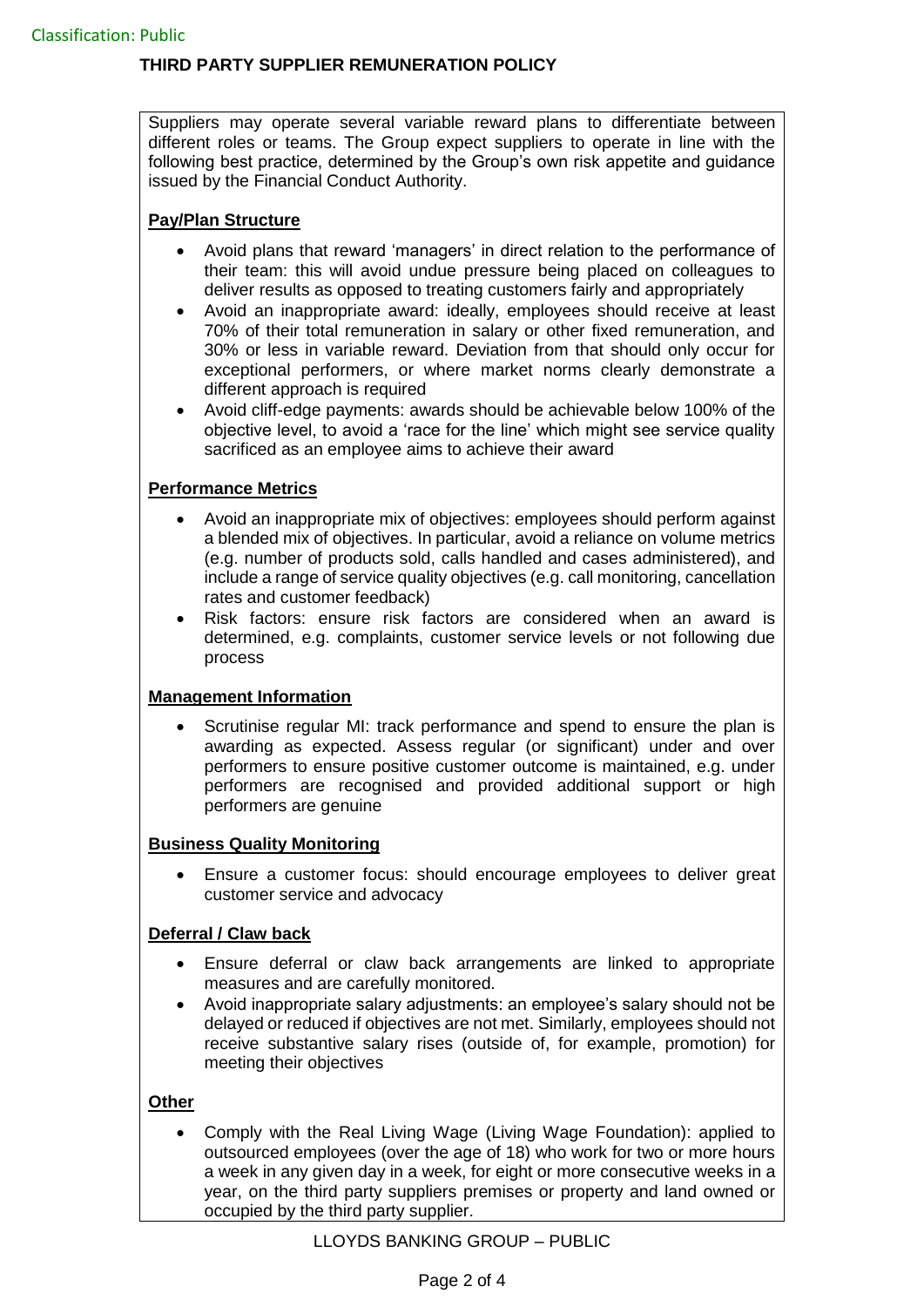- Ensure there is clear communication: employees should receive annual communication on how their variable reward operates, and how customer service and risk factors can increase or decrease their award
- Undertake an annual review: a senior policy owner (e.g. HR Director, Finance Director) should annually review and approve the variable reward plan to ensure it remains fit for purpose and in line with risk appetite and market practice.

### **Controls**

Third party suppliers should ensure that they take reasonable care to organise and control their affairs responsibly, effectively and with adequate risk management systems.

The types of controls and governance a third party supplier must have in place should reflect the nature, scale and complexity of its business and the risk its activities may pose to the Group's customers.

Third party suppliers should consider how incentives or performance management might cause, or increase, the risk that they may not comply with recommended guidance.

Third party suppliers should satisfy themselves that staff are following processes and that they are leading to appropriate customer outcomes. This could be evidenced through appropriate management information which helps identify potential indicators of risk and/or business quality monitoring.

A senior policy owner at a third party supplier should assess and regularly review and approve their incentive schemes, at least annually to ensure it remains fit for purpose and in line with risk appetite and market practice.

Third party employees should receive annual communication on how their variable reward operates, and how customer service and risk factors can increase or decrease their award.

## **Terminology**

Terminology may differ between companies. The Group is interested in the following:

- Bonus plans: typically awarded at the end of the financial year based on annual / 12 month performance (but can be a shorter period). Employees may be eligible if they performed well in their role and the company had a good year;
- Commission / Incentive plans: often described as 'X gets Y' arrangements. The employee will be set an objective to deliver a specified amount and will receive a corresponding level of award;
- Recognition plans: if any one employee has received more than £500 in a financial year;
- Salary adjustments: an employee's salary should not be delayed or reduced if objectives are not met. Similarly, employees should not receive substantive salary rises (outside of, for example, promotion) for meeting their objectives.